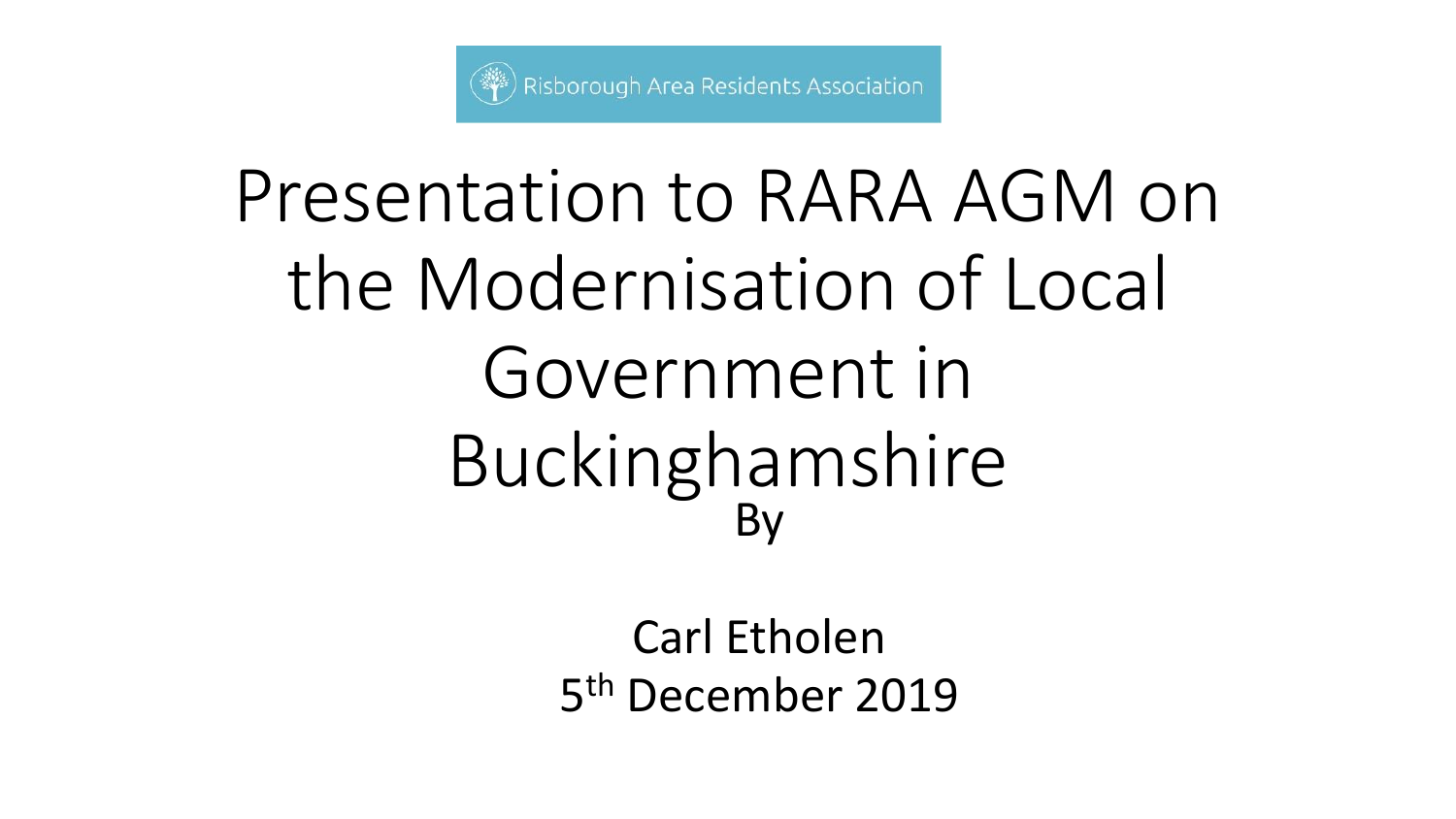Currently there are 5 Councils in Buckinghamshire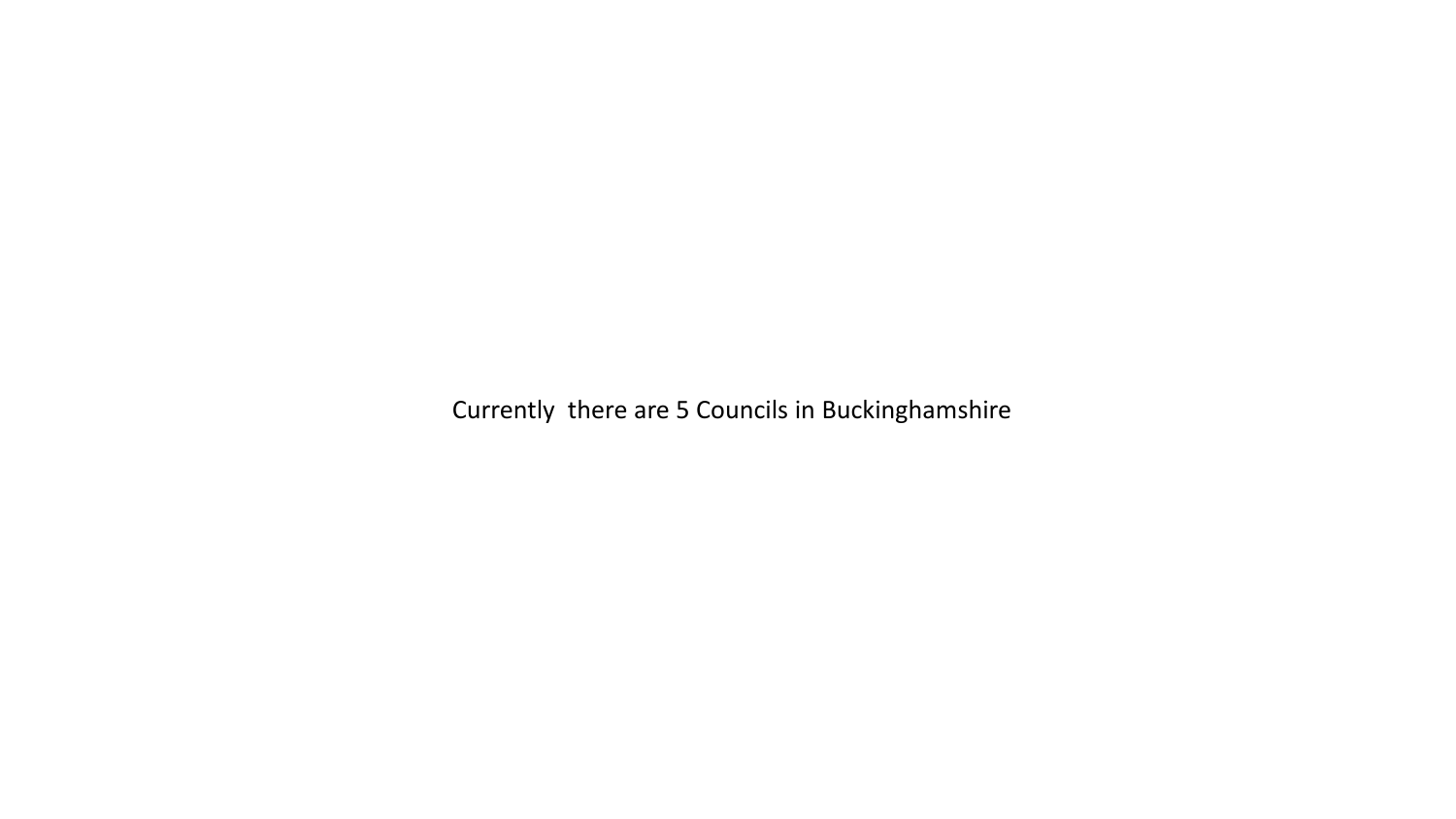







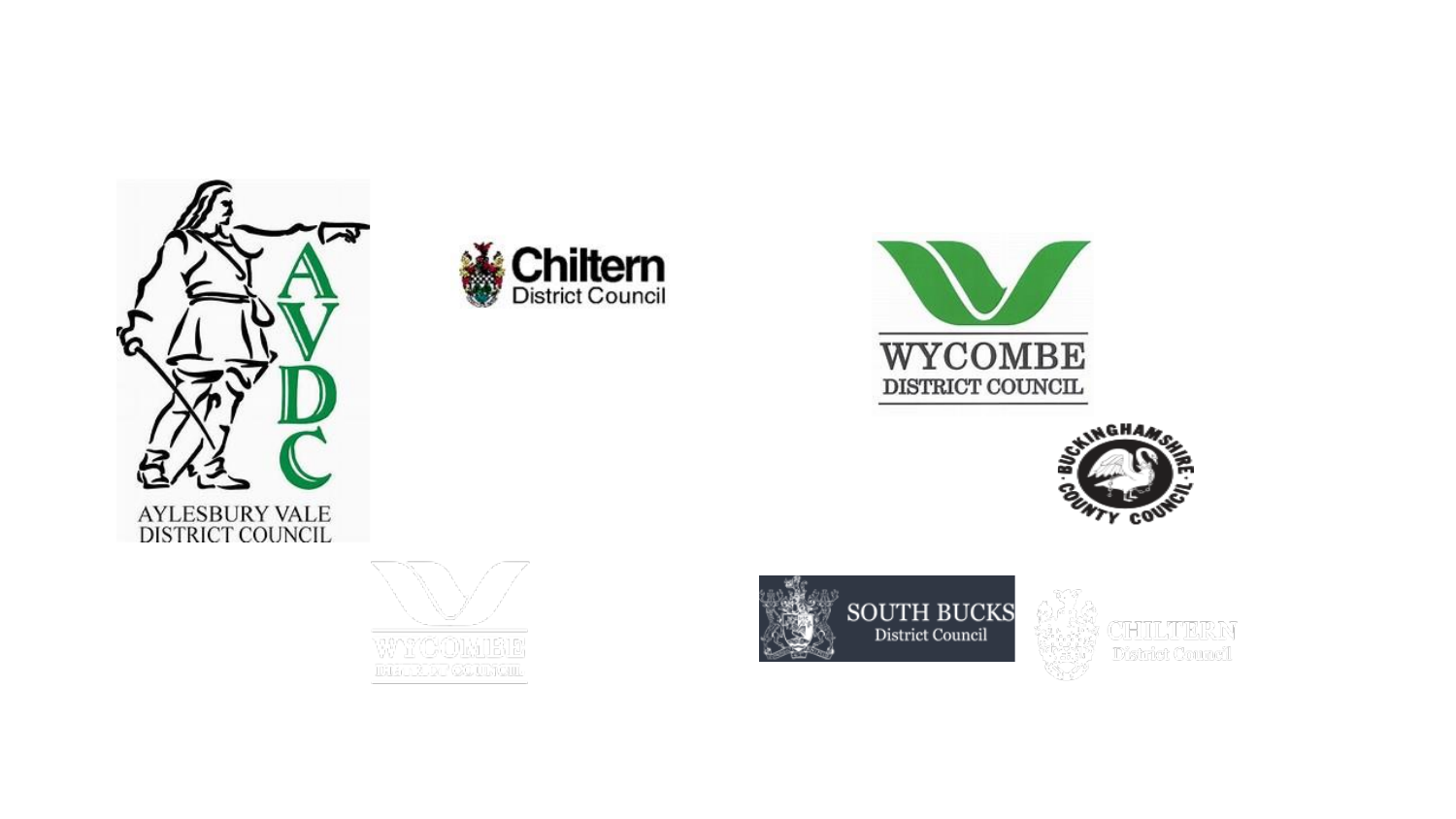#### What next?

- All these 5 Councils will be abolished on 31st March 2020
- There will be a new single unitary Council from 1<sup>st</sup> April 2020

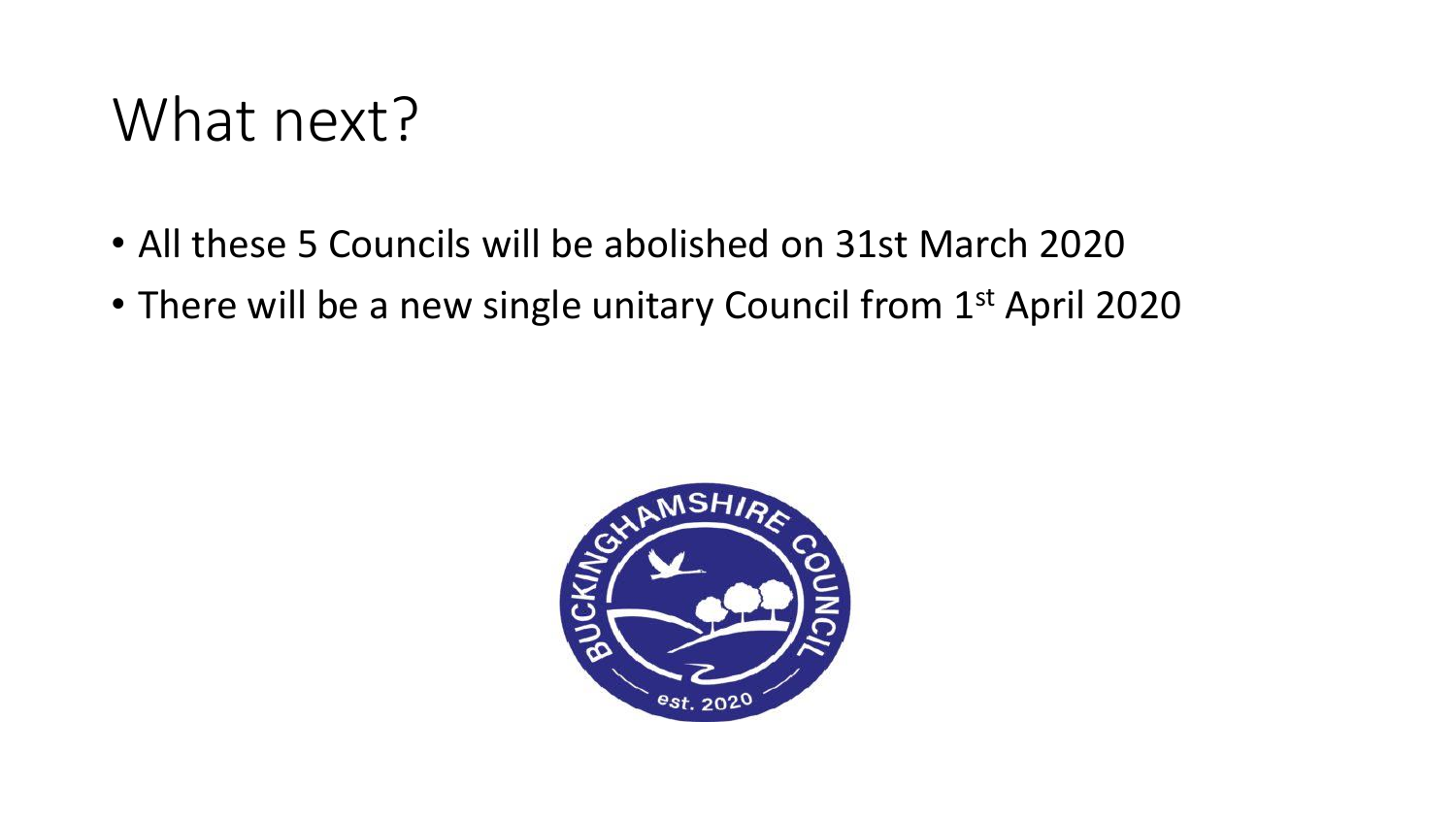#### **What are the benefits?**

- The new council will be more efficient and save money for taxpayers, helping to create a simpler, stronger and better value county-wide council.
- Benefits of the unitary Buckinghamshire Council include: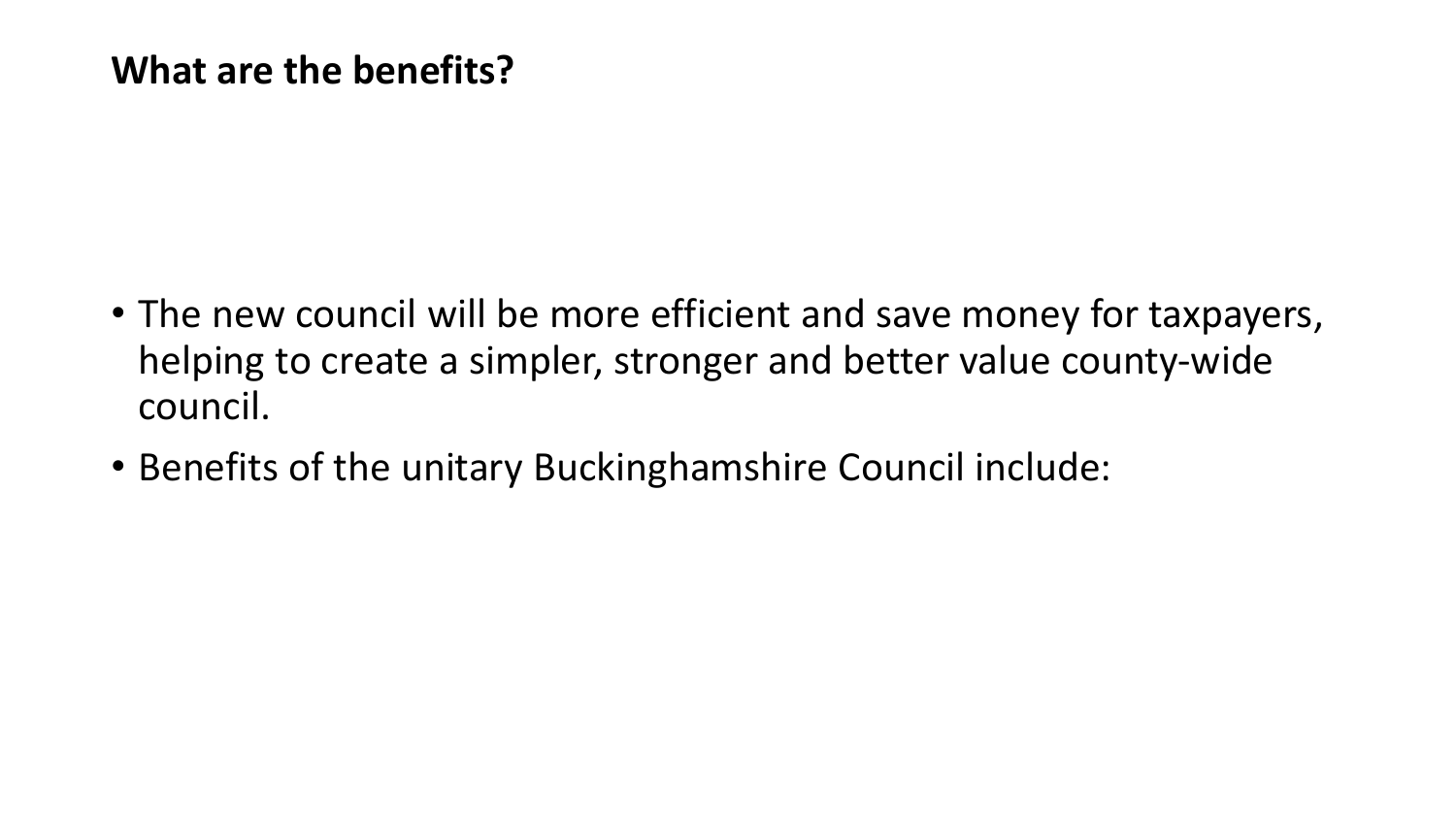

#### **Single point of contact**

One council responsible for all services so you always know who to contact.

#### **Improved services**

Reduced costs will leave more to spend on improving the services that matter to you.



#### **Local level decision making**

Through Through local working including working with parish and town councils, we will bring local services and

decision making to your community.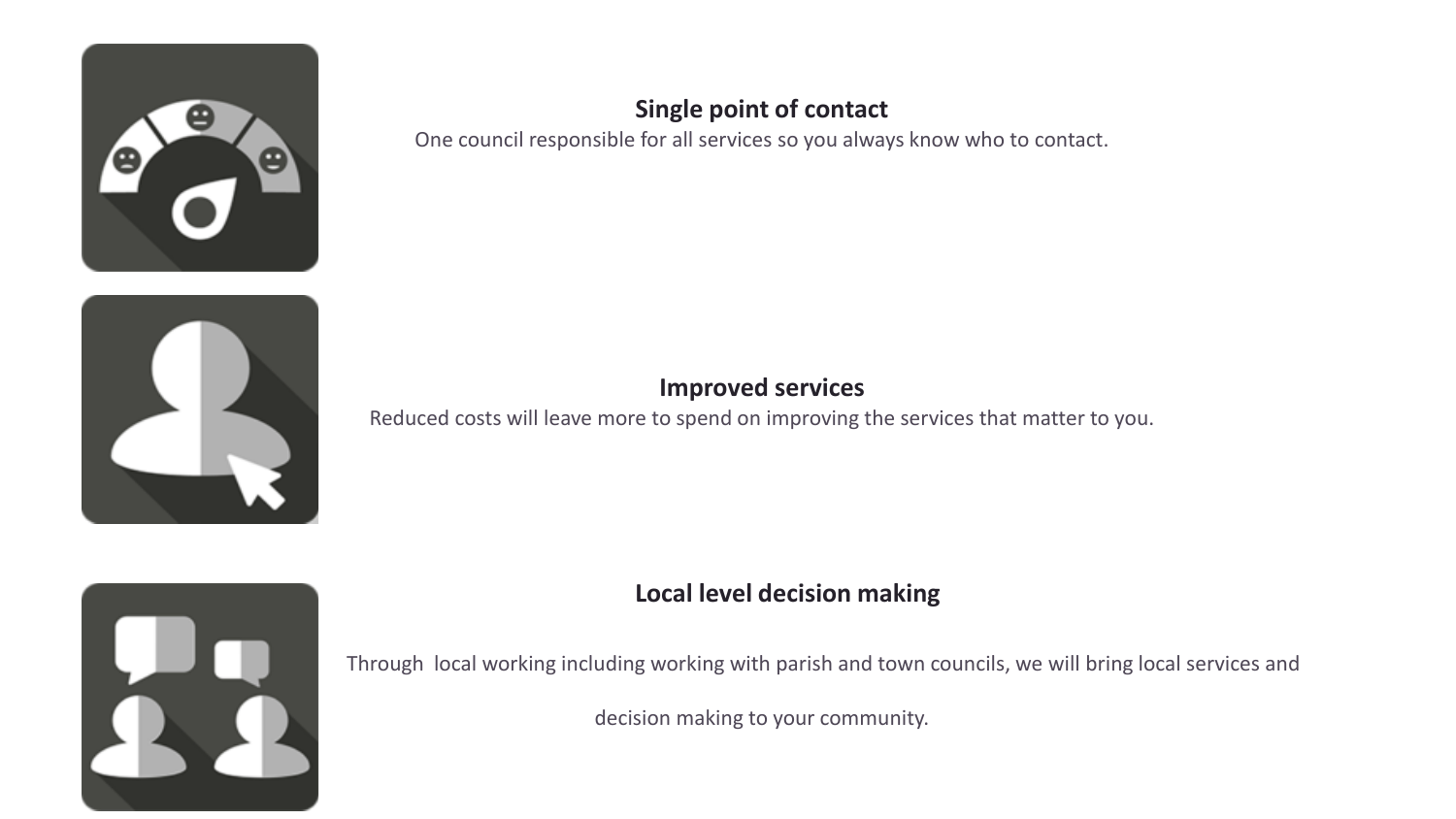

AC

#### **Increased buying power**

As one single authority we will be stronger and have a larger voice regionally and nationally.

#### **Regional collaboration**

Taking the best expertise from all five existing councils to make future services better for everyone across Buckinghamshire.

**Clearer accountability**

One authority will be accountable for the services provided.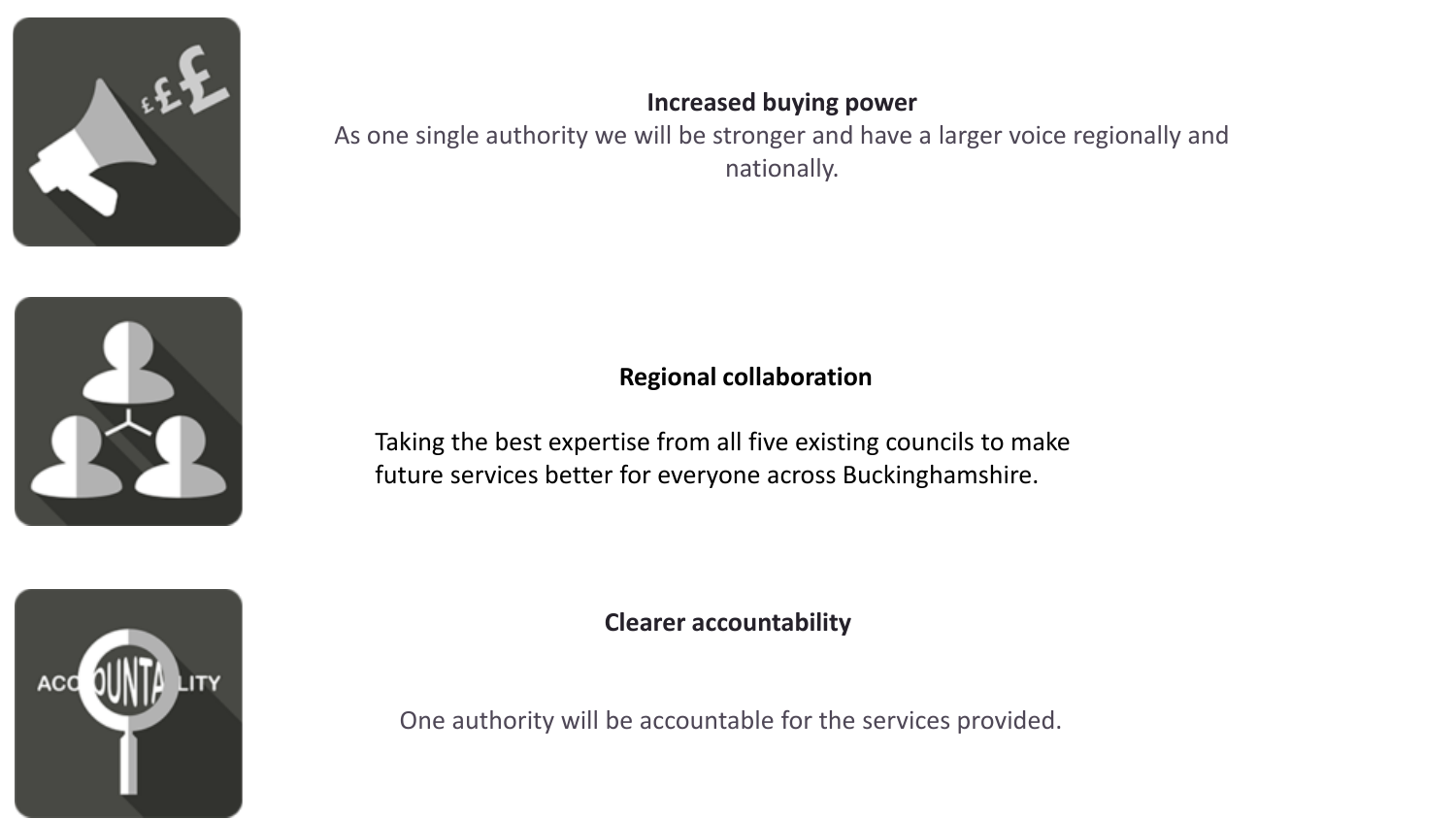#### How will it affect me?

There will be no immediate changes to services so don't worry – your bins will still be collected as normal, the streets will still be cleaned and everything else you rely on day-to-day will carry on.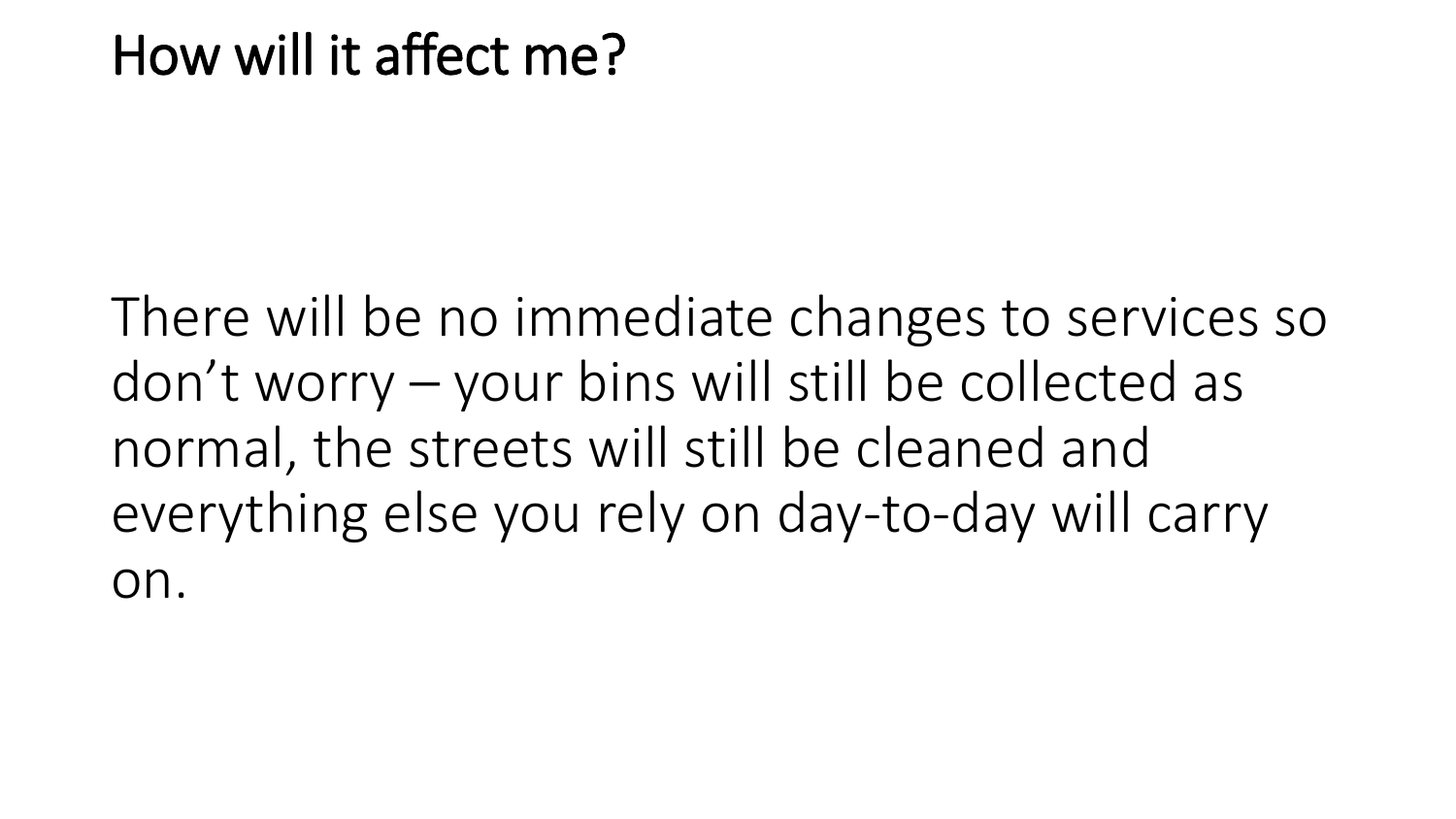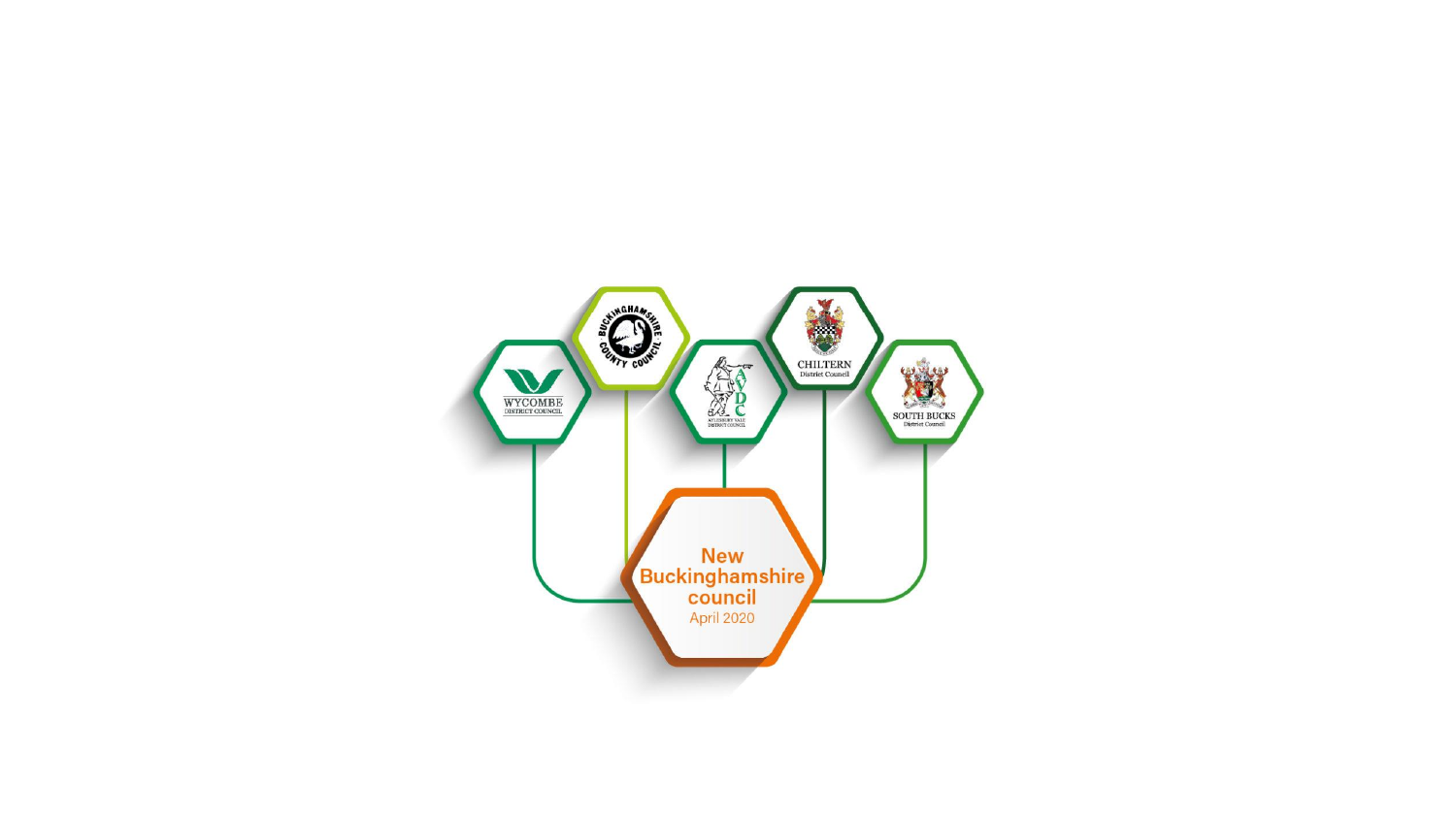### How many Councillors?

- Currently there are 49 County Council Divisions:
- There will be 3 seats per division with a total of :

### 147 Councillors

- Elections taking place on 7<sup>th</sup> May 2020
- The following election will be in May 2025 and then every 4 years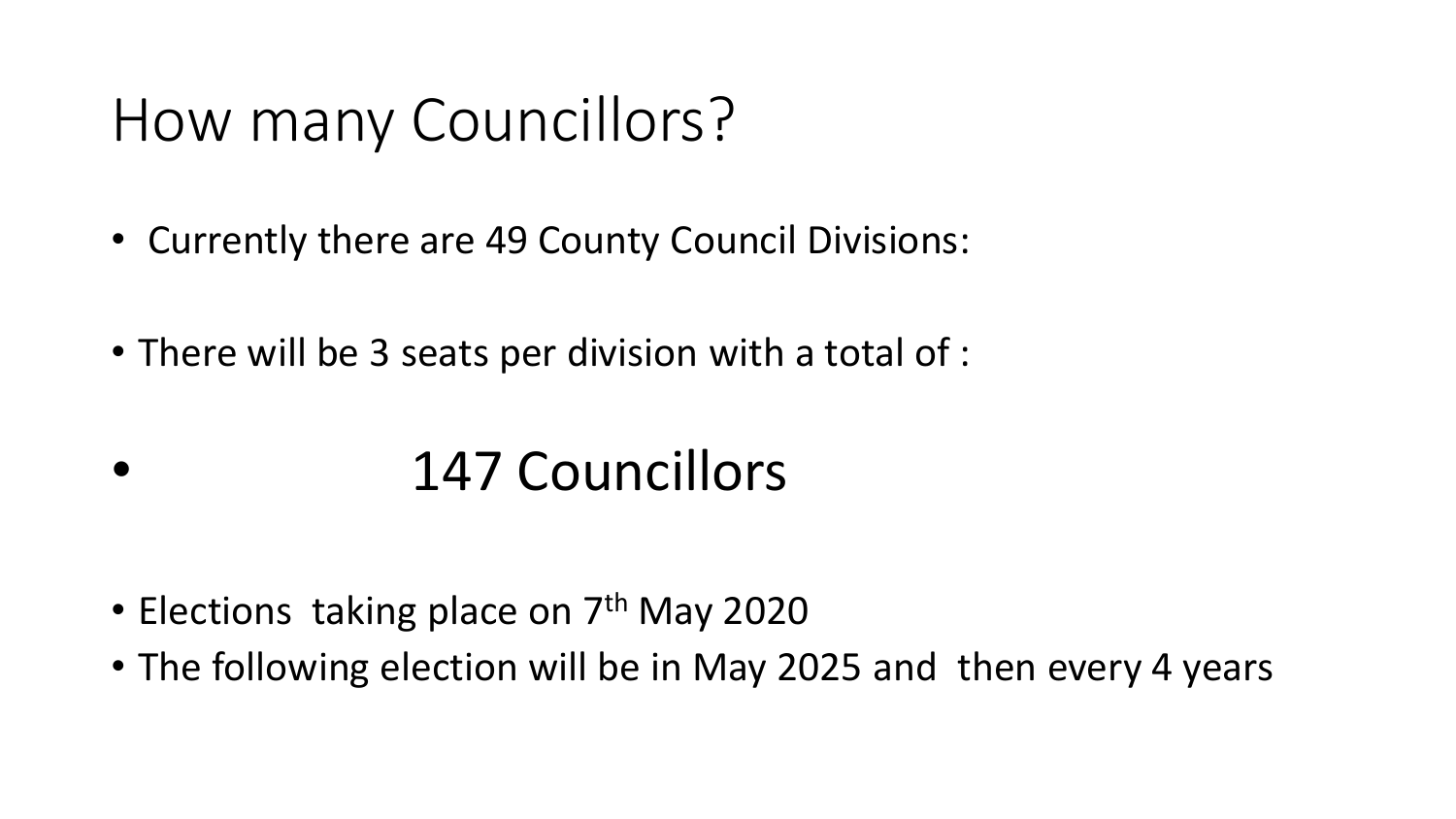### Who is the new CEO?

**Rachael Shimmin – Chief Executive**

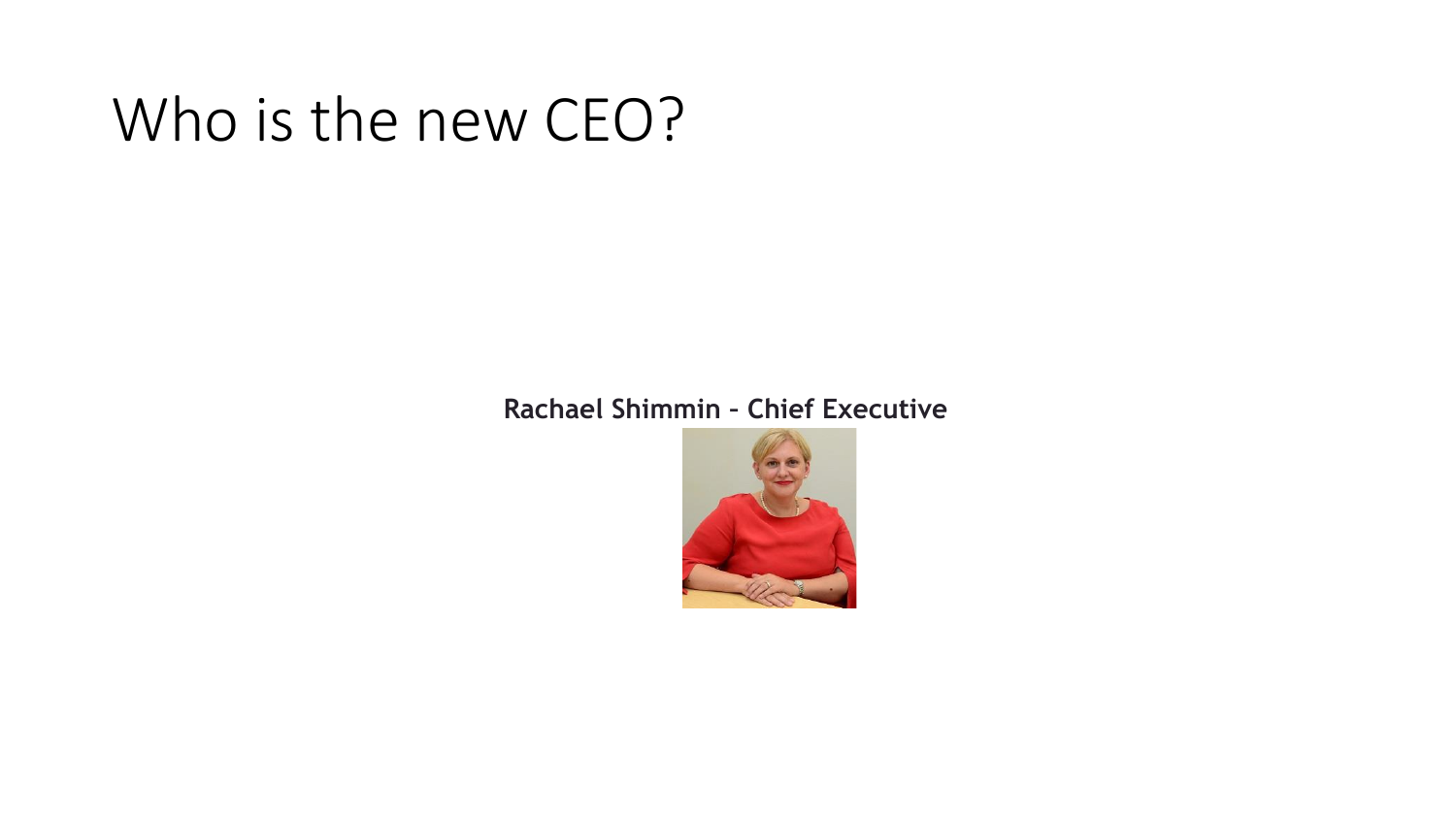Who are the **Corporate** Management team?



- Sarah Ashmead-Deputy Chief Executive of Buckinghamshire Council
- Richard Barker Corporate Director for Communities
- Joe O'Sullivan Corporate Director for Resources
- Gill Quinton Corporate Director for Adult Services and Health
- Ian Thompson Corporate Director Planning, Growth and Sustainability
- Tolis Vouyioukas Corporate Director Children's Services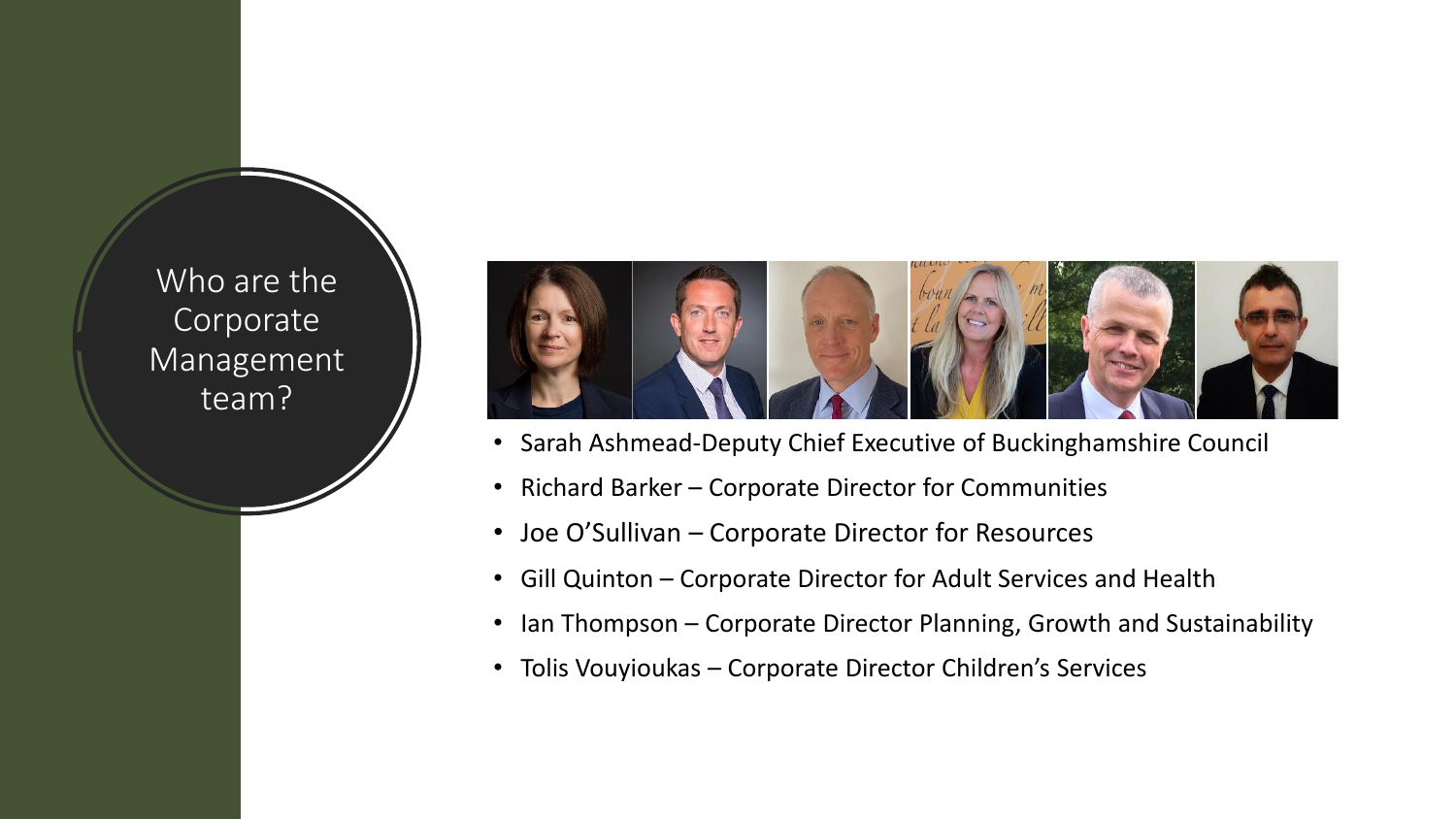### Community Boards

- **What are community boards and how would they work in Buckinghamshire?**
- Community boards would bring together Buckinghamshire Council councillors with local communities to help solve local issues. They would provide a vital link between the council, elected councillors and communities.
- These local issues could include improving facilities for young people, tackling social isolation of older people or helping to set up a community bus.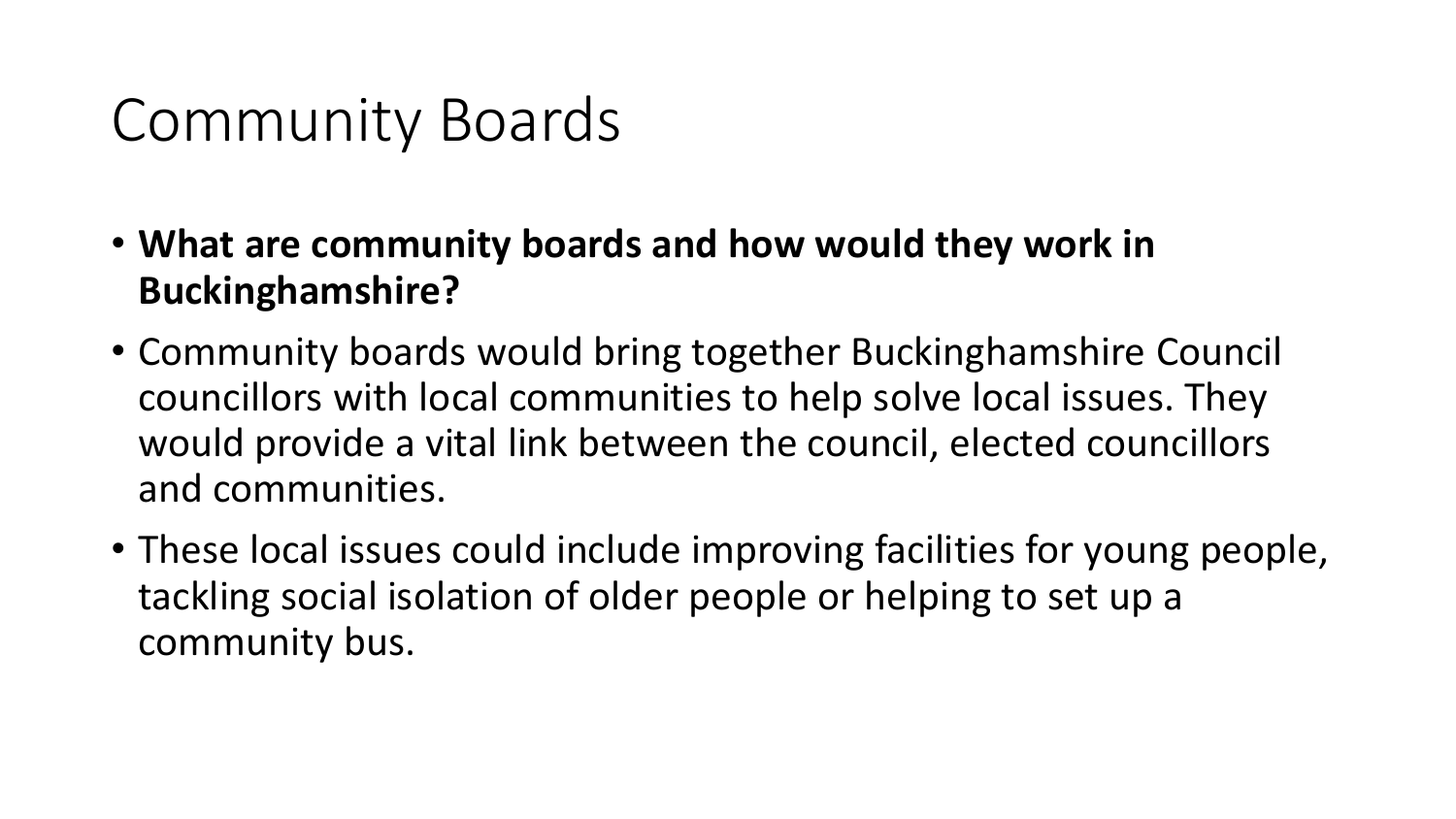### Who would be able to get involved in community boards?

• The proposal is that Buckinghamshire Council councillors from the local area would sit on their local board. To be effective community boards would also need to include people and organisations from the local community.

This could include other public services such as fire services, police and health, residents, parish and town councils and young people.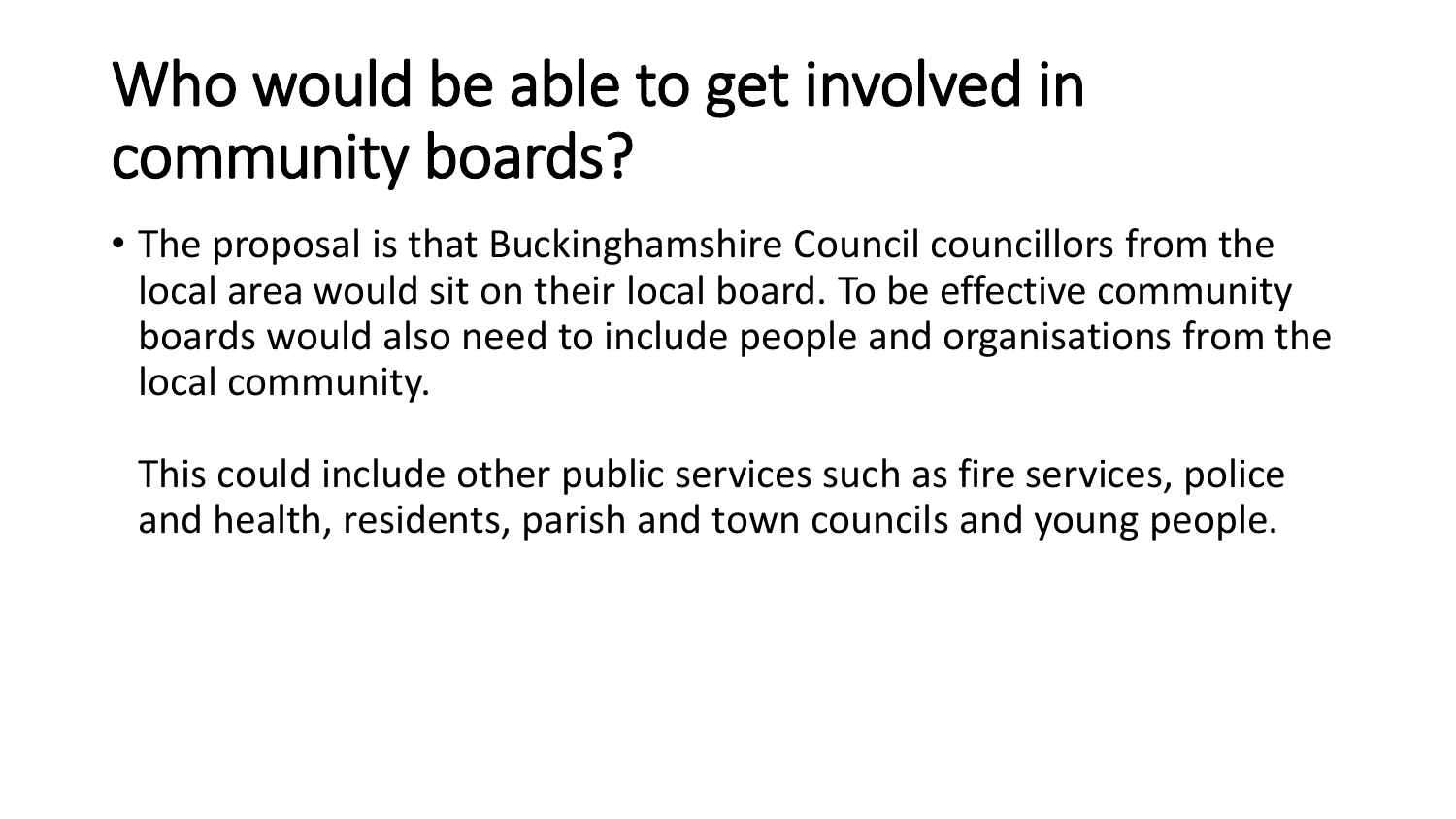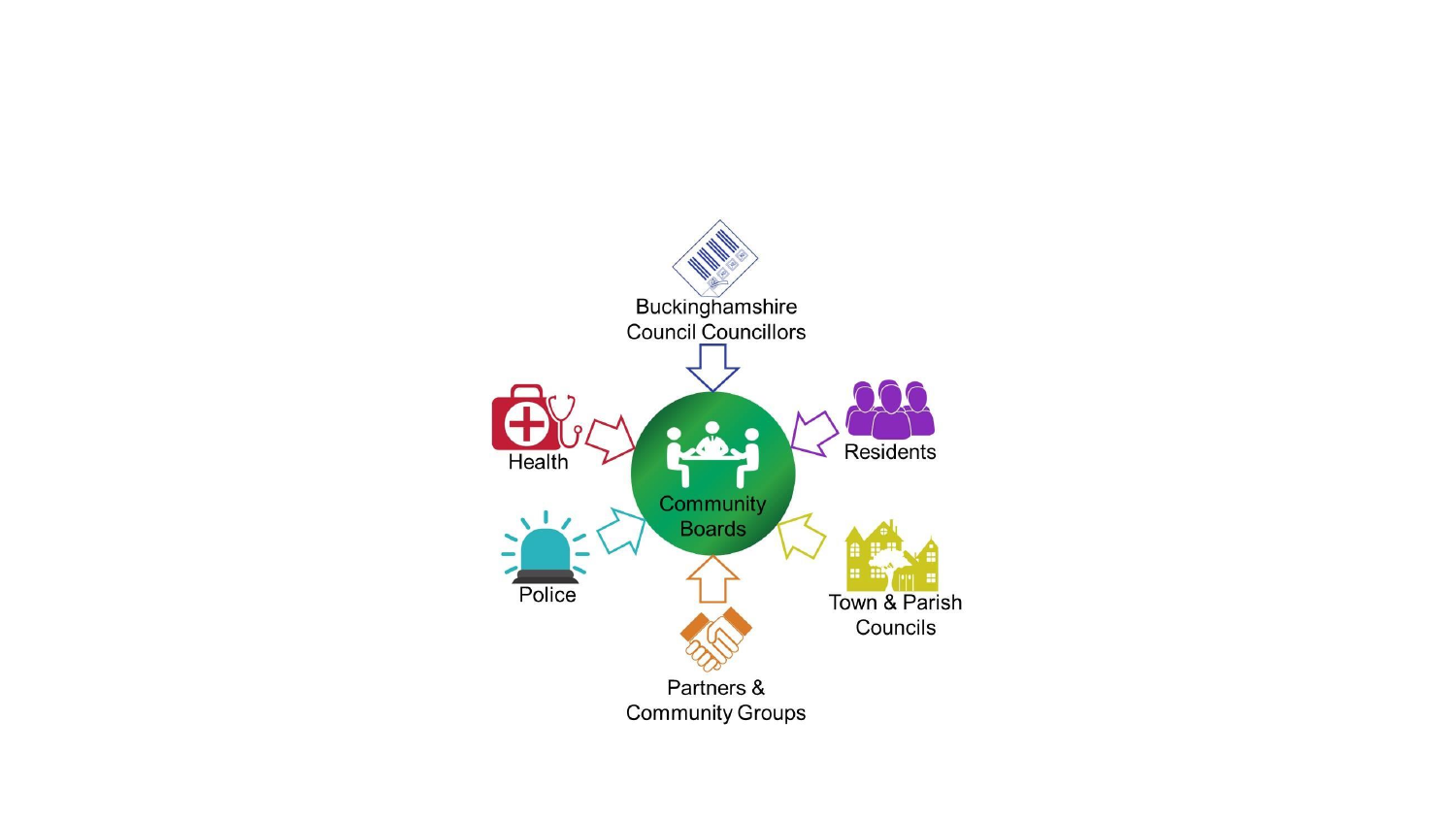#### UPDATE ON COMMUNITY BOARDS

• On Tuesday 3<sup>rd</sup> December, the Shadow Executive agreed that there would be a total of :

# 16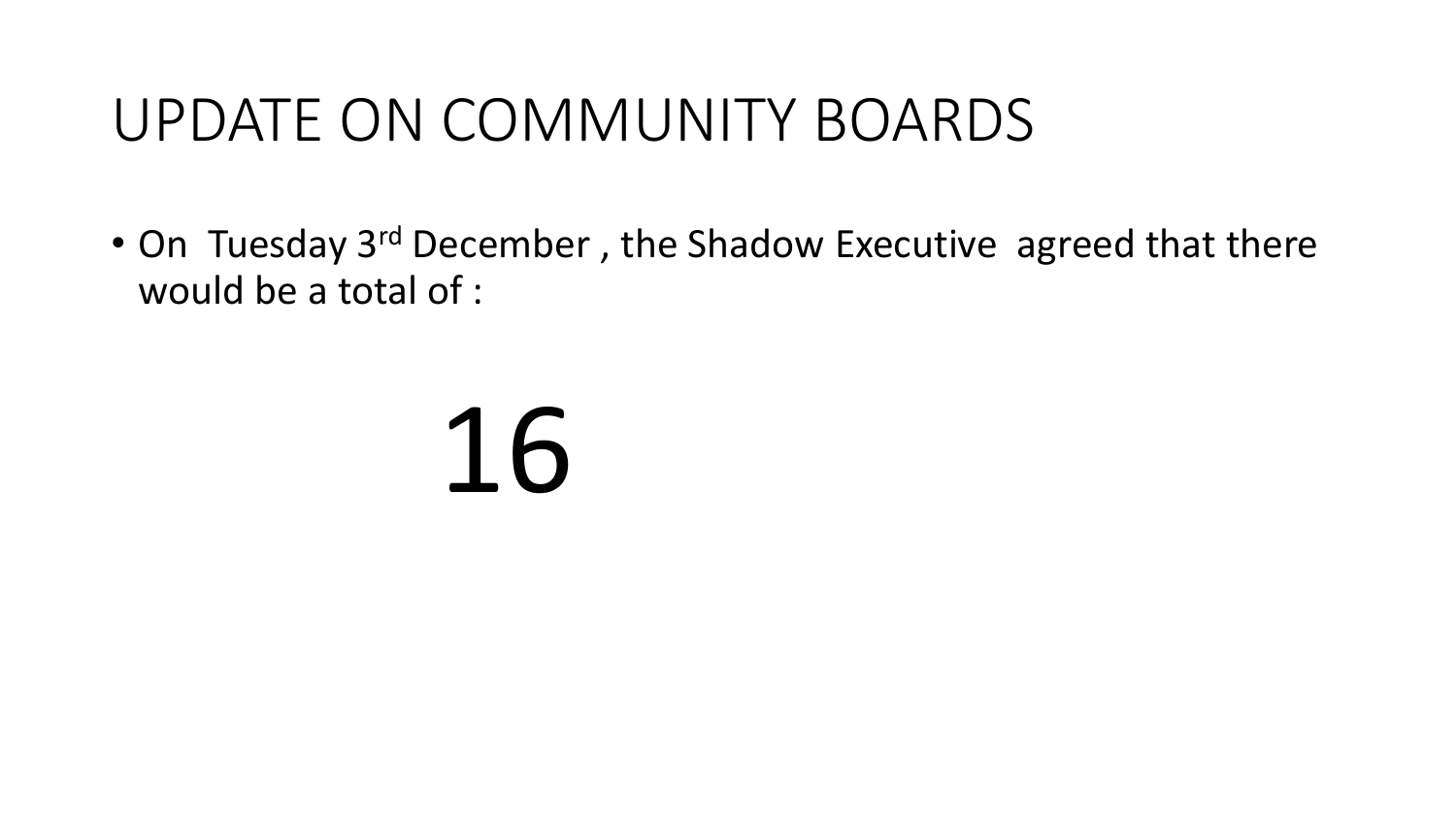### Planning

- Proposal is for 5 planning areas.
- Reason?
- Local planning applications determined at local level